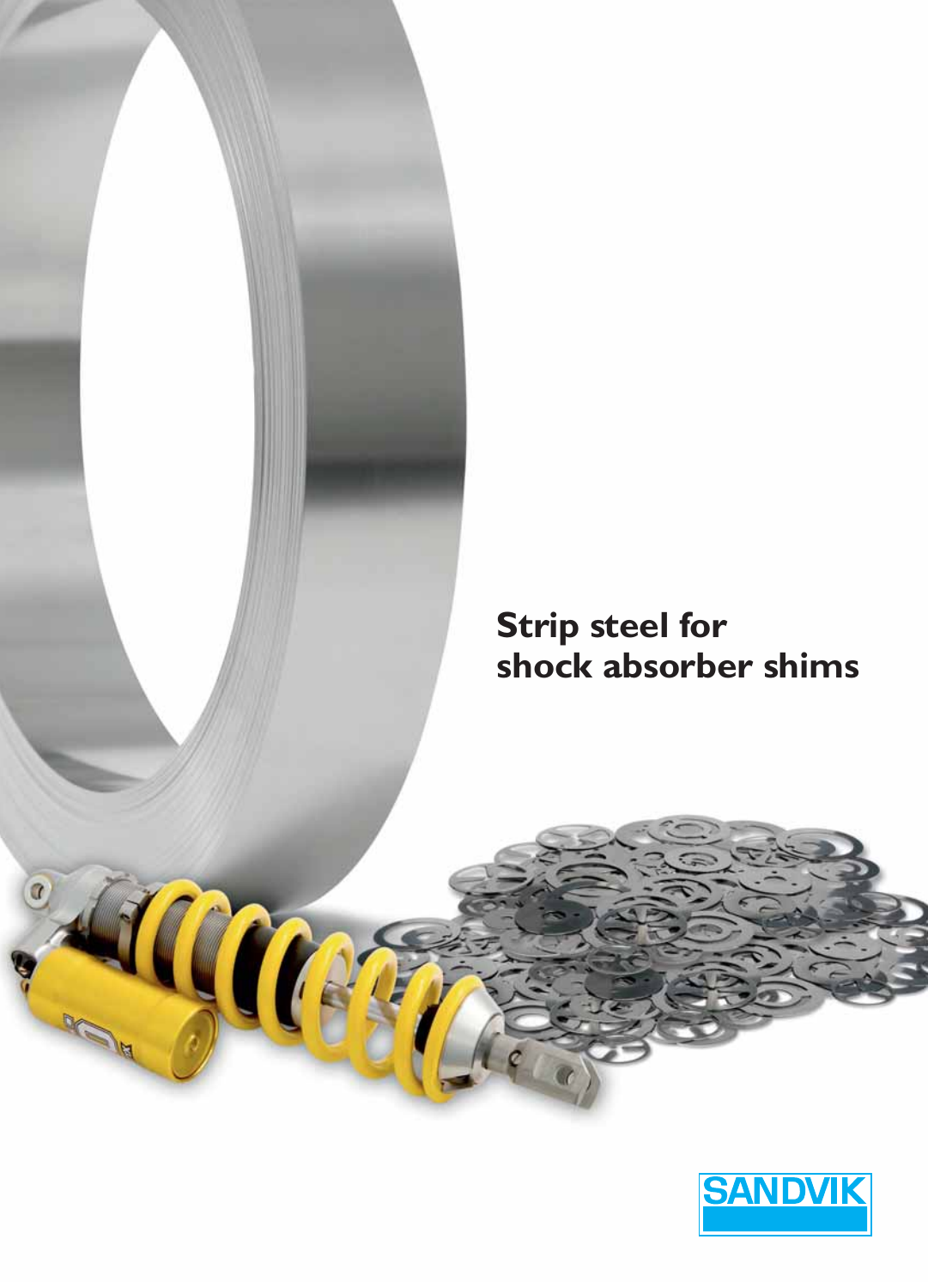**Switch to Sandvik shock absorber steel and bring your shock absorbers up to superior standard**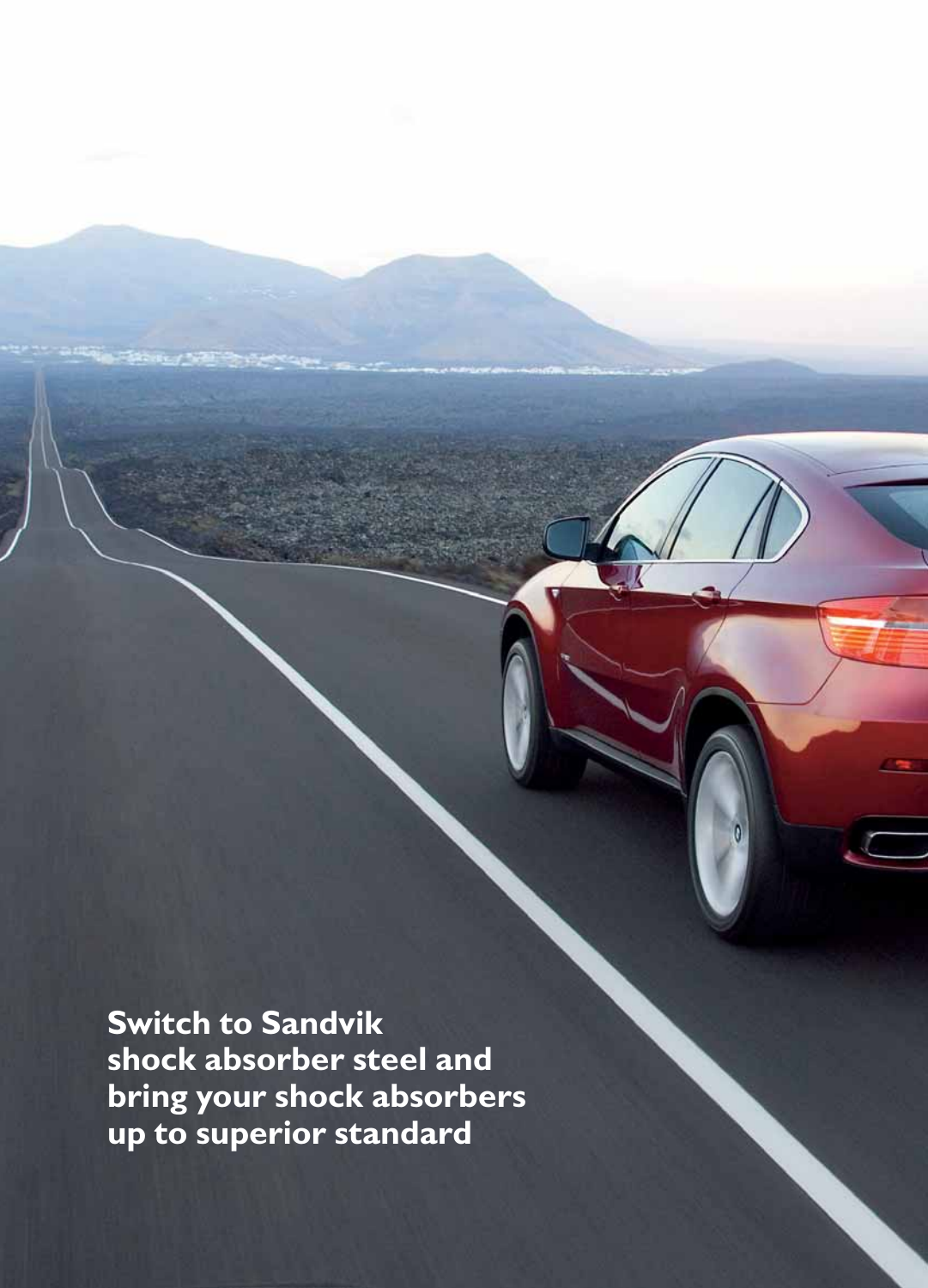Switching to Sandvik shock absorber steel is often the easiest way to improve the condition of your shock absorbers. The closer the tolerances of the shock absorber steel, the more control you have over the oil flow and the damping curve.

When each shim is of the same thickness and flatness, all the shock absorbers will have consistent performance, even if they are not manufactured at exactly the same time. In other words, you get better control over the damping curve, while your customers enjoy a more comfortable ride, improved road holding and enhanced safety.



### **Fewer shims, same damping**

Thanks to Sandvik's close tolerances, you can have fewer shims in the stack without losing any shock absorbing capability, which can be an effective way of reducing costs while simplifying the shock absorbers.

#### **More shims, more profit**

However, if you choose to add more shims using Sandvik's shock absorber steel, you'll be able to offer a better shock absorber that can be fitted to more advanced vehicles, and this will be reflected in the price your customers pay. In this way, Sandvik's close tolerances can indirectly contribute to your product development.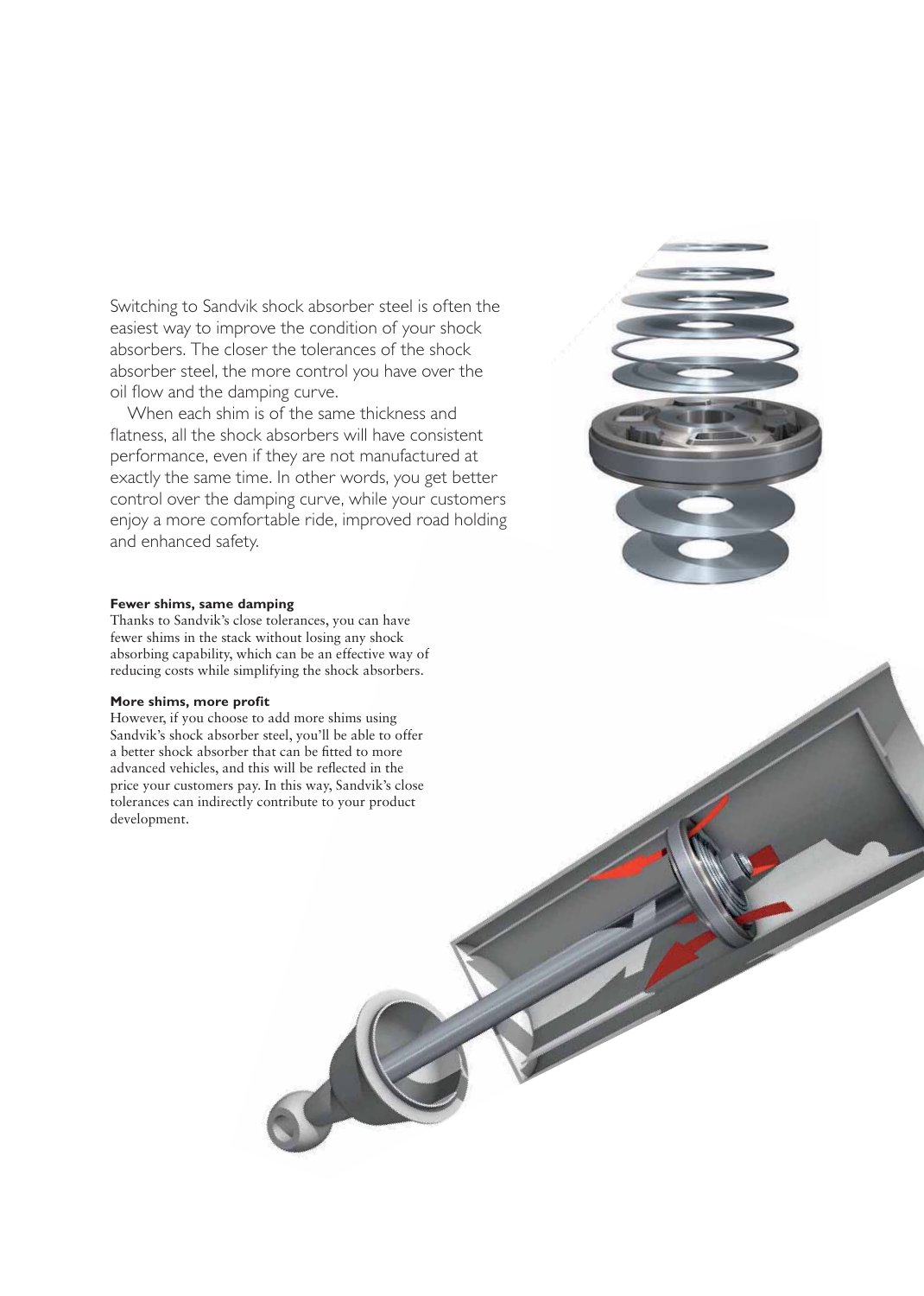**'The shims are at the heart of the shock absorbers themselves, and crucial for road handling and safety'.**

MANAGER, R&D AND RACING, AUTOMOTIVE, ÖHLINS SWEDEN

 $^{\circ}$ 

 $^{\circ}$ 

 $\circledcirc$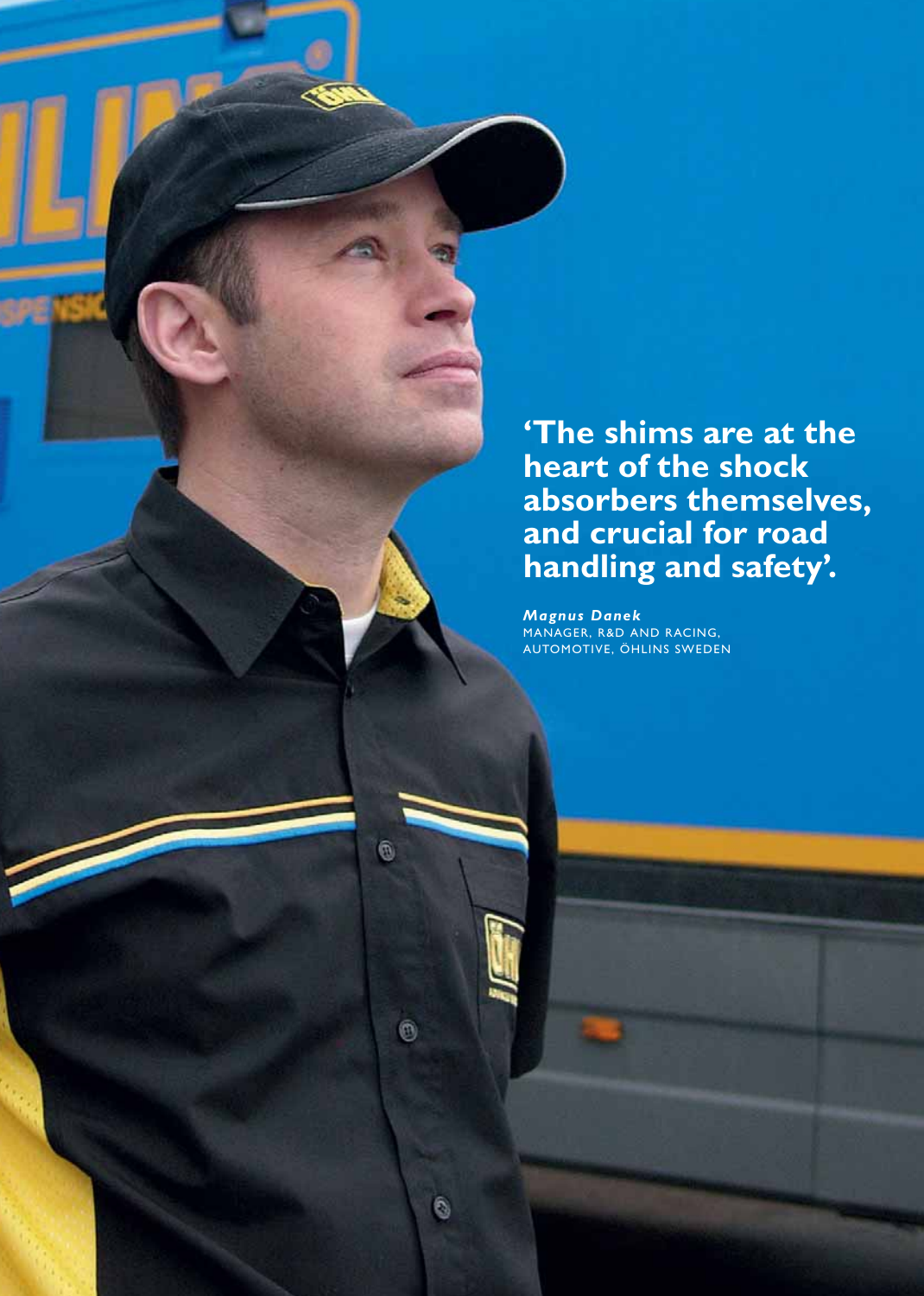

For more than 30 years, Öhlins has been manufacturing shock absorbers for various sports cars and is now market leader in the fields of racing, rally, road racing and motocross. Its strong reputation on the race track means that its bright yellow springs can now be seen on high-end road cars such as Lotus and Pagani Zonda.

The shims are at the heart of the shock absorbers themselves, and Öhlins imposes extremely stringent tolerance requirements to ensure that all the shock absorbers on a single vehicle behave identically. In terms of thickness, the specified tolerance is T4, which means that a shim with a thickness of 0.200 mm must have a maximum variation of plus or minus four thousandths of a millimetre!

'We have tried several shock absorber steel suppliers throughout the years, but so far only Sandvik has succeeded in satisfying our requirements', explains Magnus Danek, Head of R&D and racing, Automotive, Öhlins Sweden.

Having spent 18 years at Öhlins, Magnus Danek knows how important it is for theory and practice to go hand in hand. Even if you have the best project

engineer in the world, no model alone can tell you how a vehicle will behave when it hits a specific pothole in a dirt track or in a sand dune out in the desert. Therefore, practical tests must be carried out on the road or track before the final product goes to market.

'If I go out to a forest, for example, to test shock absorption in a rally car, I must be able to rely on the shim thickness being correct. A hundredth of a millimetre either way can cause leakage, which in turn can affect road holding and safety'.

However, bearing in mind that a component as important as the shims represents such a small part of the shock absorber's total cost, Öhlins sees no reason to choose an inferior steel.

'On the contrary', says Magnus. 'A good steel with close tolerances gives us scope to increase or decrease the number of shims in the stack as required, without compromising on quality'.

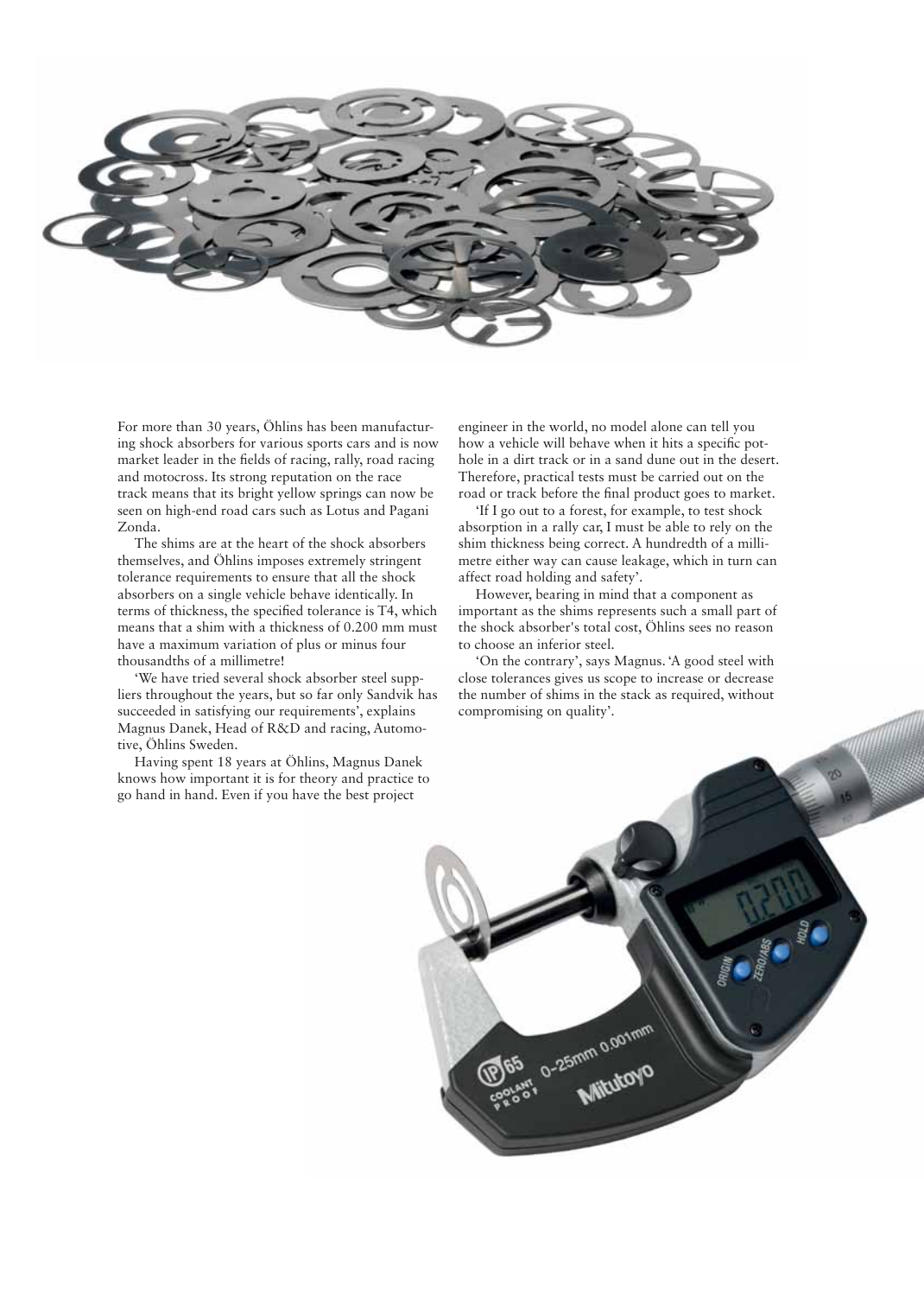

## **When it comes to close tolerances, no one beats Sandvik**

The shims are among the most important components for the operation of the shock absorbers, while representing a relatively small proportion of their total cost. Therefore, choosing a shock absorber steel that guarantees optimal shock absorber performance is virtually a matter of course.

Sandvik is a world leading steel company, and the only steel manufacturer able to supply shock absorber steel with a T4\* thickness tolerance and P2\* flatness tolerance. This means that each shim is of identical thickness and flatness, allowing the oil to flow precisely where you want it.

\* T4 means that a shim with a thickness of, for example, 0.20-0.25 mm, has a thickness tolerance of  $\pm$  0.004 mm. P2 corresponds to a tolerance of 0.3% of the bandwidth.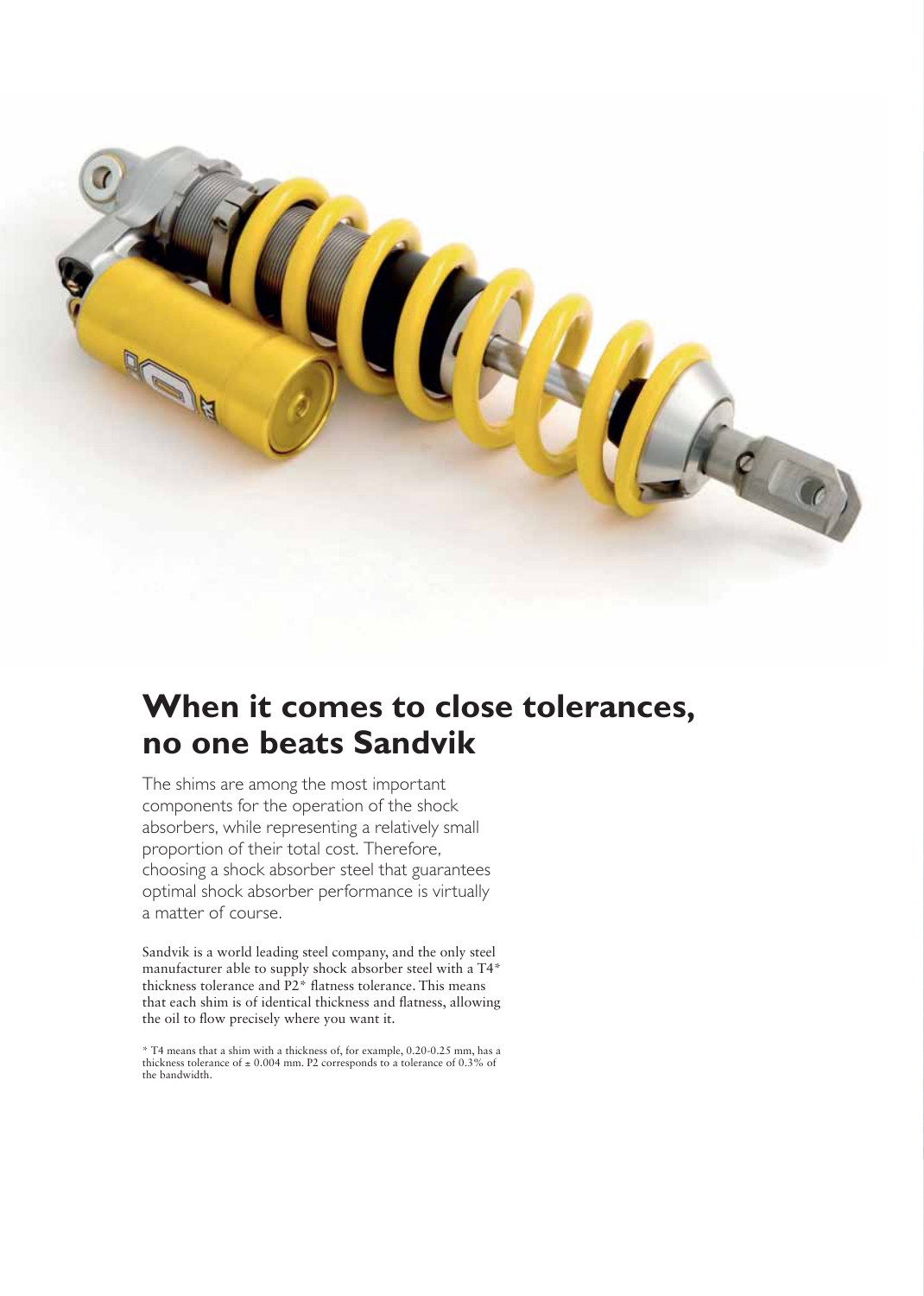### **Sandvik Group**

The Sandvik Group is a global high technology enterprise with around 300 subsidiary companies, 38,000 employees and activities in more than 130 countries. Sandvik's operations are concentrated on its three core businesses of Tooling, Mining and Construction and Sandvik Materials Technology – areas in which the group holds leading global positions in selected niches.

### **Sandvik Materials Technology**

Sandvik Materials Technology is a worldleading supplier of products with extensive added value in advanced

stainless steels, special alloys, metallic and ceramic resistance materials as well as process plants based on steel conveyor belts, and sorting systems.

### **Quality assurance**

Sandvik Materials Technology has a quality management system approved by internationally recognised organisations. We hold for example: ASME Quality System Certificate as Material Organisation, approvals to ISO 9001 and QS 9000 as well as approvals from TÜV, JIS and other organisations as a materials manufacturer.